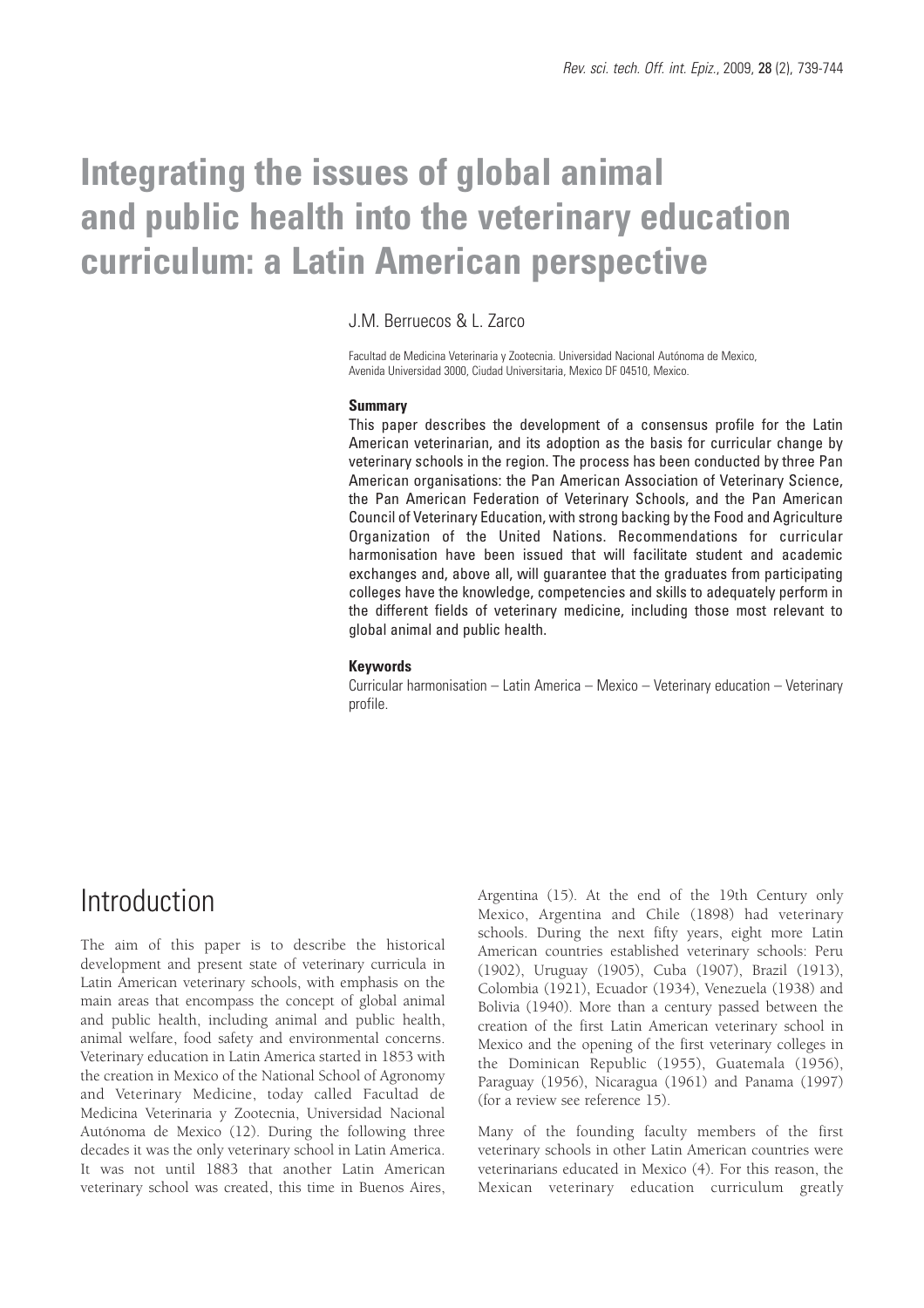influenced the development of the profession in the rest of the region. Later, and in no small measure due to geopolitical imperatives and to the influence of the American Veterinary Medical Association (AVMA), Mexico developed sophisticated systems for the organisation and evaluation of veterinary education (4, 11) that have in turn had great influence on the rest of the continent. For this reason, in this article the authors will first focus on the development of veterinary education in Mexico and later will describe the corresponding developments in the rest of Latin America.

### Historical development of the veterinary curriculum in Mexico

At the beginning, veterinary education in Mexico was greatly focused on equine medicine, with special emphasis on the requirements of the military establishment (3). It was not until 1886 that a curricular change was made to include subjects on animal production, economy and hygiene. However, more than 30 years passed before a microbiology course, a food bacteriology course and a veterinary inspection course were included in the veterinary curriculum (1916). Up to that time, the veterinary curriculum at the college was dictated by Presidential decrees (3). However, in 1929 the veterinary school became part of the National Autonomous University of Mexico (UNAM) and ever since the faculty members have had the responsibility of analysing, debating and deciding the curricular changes (11).

It was under such faculty guidance that between 1929 and 1939 the idea began to take hold that animal health, animal production and human health were inseparable parts of a whole, and in 1939 the College changed its name to the National School of Veterinary Medicine and Animal Science (Escuela Nacional de Medicina Veterinaria y Zootecnia). At that time, several courses on animal production (by animal species) and on meat and dairy industries were incorporated into the curriculum (3). Ever since, the College has granted the degree of 'Veterinary Medicine and Animal Science' (Medicina Veterinaria y Zootecnia), a degree name that has been adopted by all veterinary schools in Mexico and by most veterinary colleges in Latin America. Thus, the scope of veterinary education in Latin America may be considered broader than the clinically-oriented North American veterinary curriculum, since it includes courses on animal nutrition, reproduction, genetics, economy of animal production and others (11).

In 1955 the curriculum was again modified to include for the first time specific courses on public health. In the same year Mexico was infected with foot and mouth disease. The very intensive and costly campaign against the disease culminated with its total eradication and with a clear understanding of the importance of epidemiological surveillance and preventive medicine for the protection of animal and public health. In 1957, after more than a century of having only one veterinary college, a second one was created in Mexico which was soon followed by the establishment of many more. By the late 1980s Mexico had more than 35 veterinary colleges with wide variations in emphasis, quality and educational methods (14).

In the early 1990s Mexico signed the North American Free Trade Agreement with the United States of America (USA) and Canada. This prompted the creation in 1995 of Mexico's National Council of Veterinary Education (Consejo Nacional de Educación de la Medicina Veterinaria y Zootecnia), which was given the mission of developing systems for accreditation of veterinary schools and certification of veterinarians. The lack of these systems was perceived as a major obstacle to professional mobility between the three countries (12). To achieve these ends, it was necessary, given the great curricular differences among Mexican veterinary colleges, to define at the national level the 'veterinary profile' that described the different fields of work of the veterinary profession (14).

The National Council of Veterinary Education worked together with the Mexican Association of Veterinary Schools and the Mexican Federation of Veterinary Associations to develop the 'veterinary profile'. It was soon acknowledged that the veterinary profession in Mexico involved four major areas of professional activity:

- animal health and medicine
- animal production and economics
- food quality and safety
- public health.

Likewise, it was acknowledged that any veterinarian should be able to perform 10 general tasks, several of them well in line with the present concept of global animal and public health, such as:

– promote the well-being of society and of animals

– promote animal health through the application of preventive medicine, diagnostic capabilities, control methods and treatment of animal diseases and plagues

– participate in public health programmes through health education, prevention of zoonoses, food hygiene and food safety

– promote economically sustainable animal production practices

– participate in the adoption of measures to preserve the environment and the natural resources (5).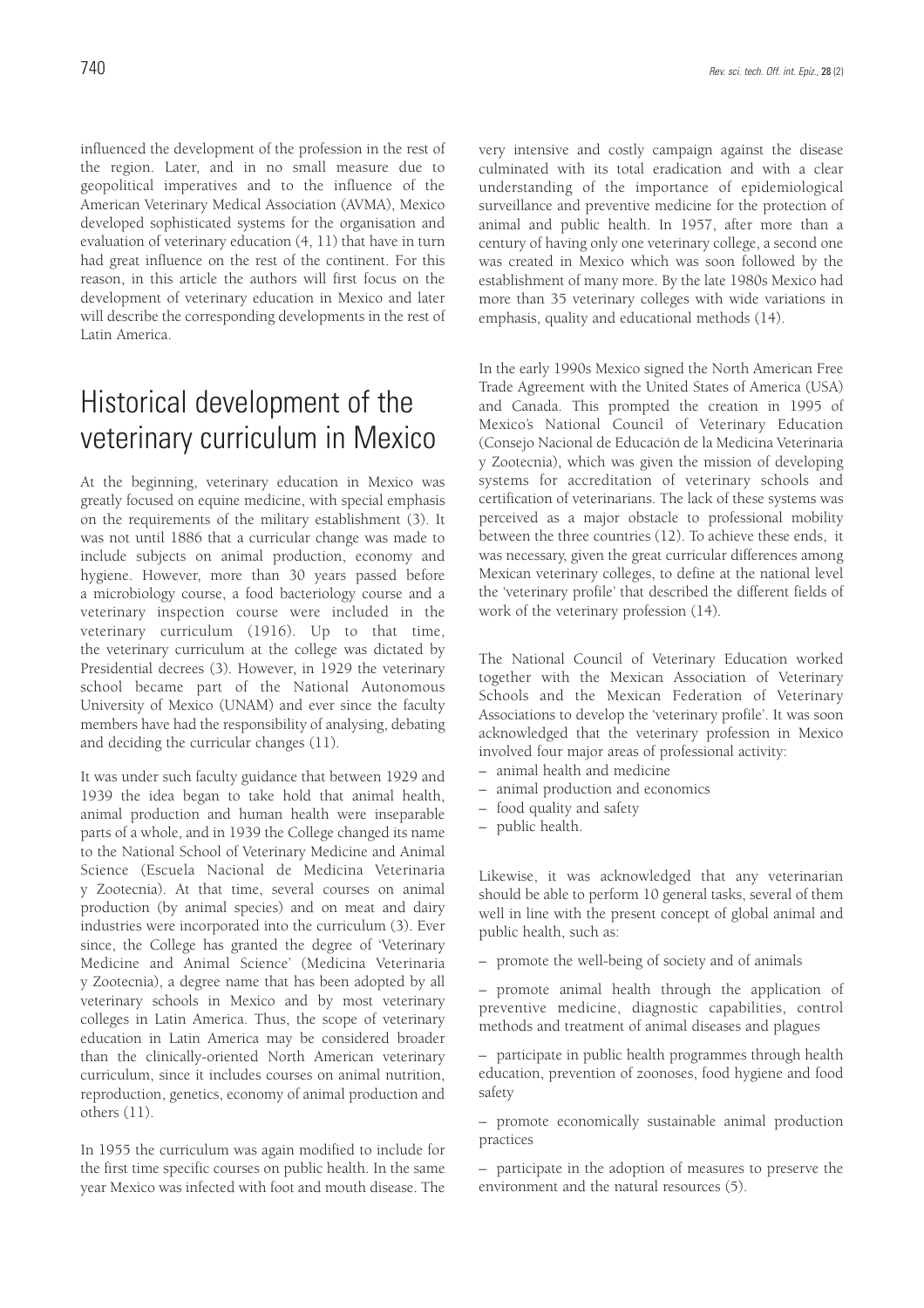During 1995 and 1996, the Mexican Association of Veterinary Schools conducted a series of meetings in order to develop recommendations intended to harmonise the curricula of individual veterinary schools. The idea was to guarantee that a graduate of any of the schools would have the minimum competencies required to perform adequately in all the areas considered part of the national 'veterinary profile', while at the same time preserving the autonomy of the colleges and their freedom to maintain their own emphasis and educational methods (1, 2). In the years since then, several veterinary colleges, including the one at UNAM, have modified their curricula in such a way that they are now closer to fulfilling the recommendations for curricular harmonisation (17). In most cases, the curricular changes have involved the strengthening of areas within global animal and public health.

### Latin American harmonisation of veterinary curricula

In most Latin American countries the development of veterinary education followed a path that was similar to that in Mexico, with a gradual transition from a curriculum oriented towards equine medicine to one that balanced animal health, animal production and public health. In many countries there was also an explosion in the number of veterinary colleges. At the present time there are more than 200 veterinary schools in South America, 160 of them in Brazil alone.

In 1992, under the auspices of the Panamerican Association of Veterinary Sciences (PANVET) – an international organisation that congregates the National Veterinary Associations of the American countries – the Deans of 23 veterinary schools from Argentina, Bolivia, Brazil, Chile, Guatemala, Mexico, Peru, the USA, Uruguay and Venezuela created the Pan American Federation of Veterinary Schools (PFVS). The objectives of the Federation include:

– 'to promote the periodic review and modification of veterinary curricula in order to deliver basic veterinary education according to the political, social, economic, sanitary and environmental realities of the region'

– 'to orient veterinary education towards higher emphasis on animal health, quality and efficiency of veterinary services, and ethical and environmental consciousness' (8).

By 2005 the membership included 55 schools from the founding countries plus schools in Canada, Colombia, Costa Rica, Cuba and Ecuador.

The need for quality control and harmonisation of veterinary curricula in South America became an urgent

matter with the constitution of the Mercosur (Mercado Común del Sur) trade agreement in 1991. Thus, in 1992 an educational plan was put into place that called for the harmonisation of educative systems in the signing countries. Starting in 1993 the Deans of the main veterinary colleges in Argentina, Brazil, Chile, Peru, Paraguay and Uruguay held a series of meetings that by 1997 had resulted in the definition of the 'veterinary profile' for Mercosur (9). Not surprisingly, due to the very intensive exchanges between regions, the profile was quite similar to the one that had been simultaneously defined in Mexico, with strong emphasis on animal production, animal health, public health and environmental responsibility.

In 1997 PANVET organised in Veracruz, Mexico, the first 'Pan American Meeting on Veterinary Education and Veterinary Practice', where the Mexican 'veterinary profile' and the Mercosur 'veterinary profile' were contrasted and complemented (10). Invited speakers from AVMA and the European Federation of Establishments of Veterinary Education shared their experiences of curricular harmonisation and the evaluation of veterinary education (PANVET, 1997). The following year, the PFVS, with strong support from the Food and Agriculture Organization of the United Nations (FAO), the Pan American Health Organization (PAHO) and the Inter-American Institute for Cooperation on Agriculture (IICA), held the 'First International Seminar on Veterinary Education for the Americas'. In the same year, the PFVS partnered with PANVET to create the Pan American Council on Veterinary Education (COPEVET), which was given the mission of coordinating improvements in school accreditation, professional certification and curricular harmonisation across the continent (6).

With respect to the issue of curricular harmonisation, the three continental organisations (PANVET, PFVS and COPEVET) continued working (16) and meeting at least twice a year (13). In 2004 they proposed the basic curriculum for veterinary education in Latin America (7), with the recommendation that every veterinary college in the region, regardless of educational methodology or species emphasis, ensure that its curriculum covers the following subjects:

– basic disciplines: anatomy, biochemistry, biostatistics, embryology, veterinary histology, animal physiology, research methodology

– animal health and medicine: immunology, microbiology, parasitology, veterinary propedeutics, general and systemic pathology, infectious diseases and epidemiology, pharmacology, toxicology, diagnostic approaches, clinical pathology, surgery, therapeutics, clinics (by species)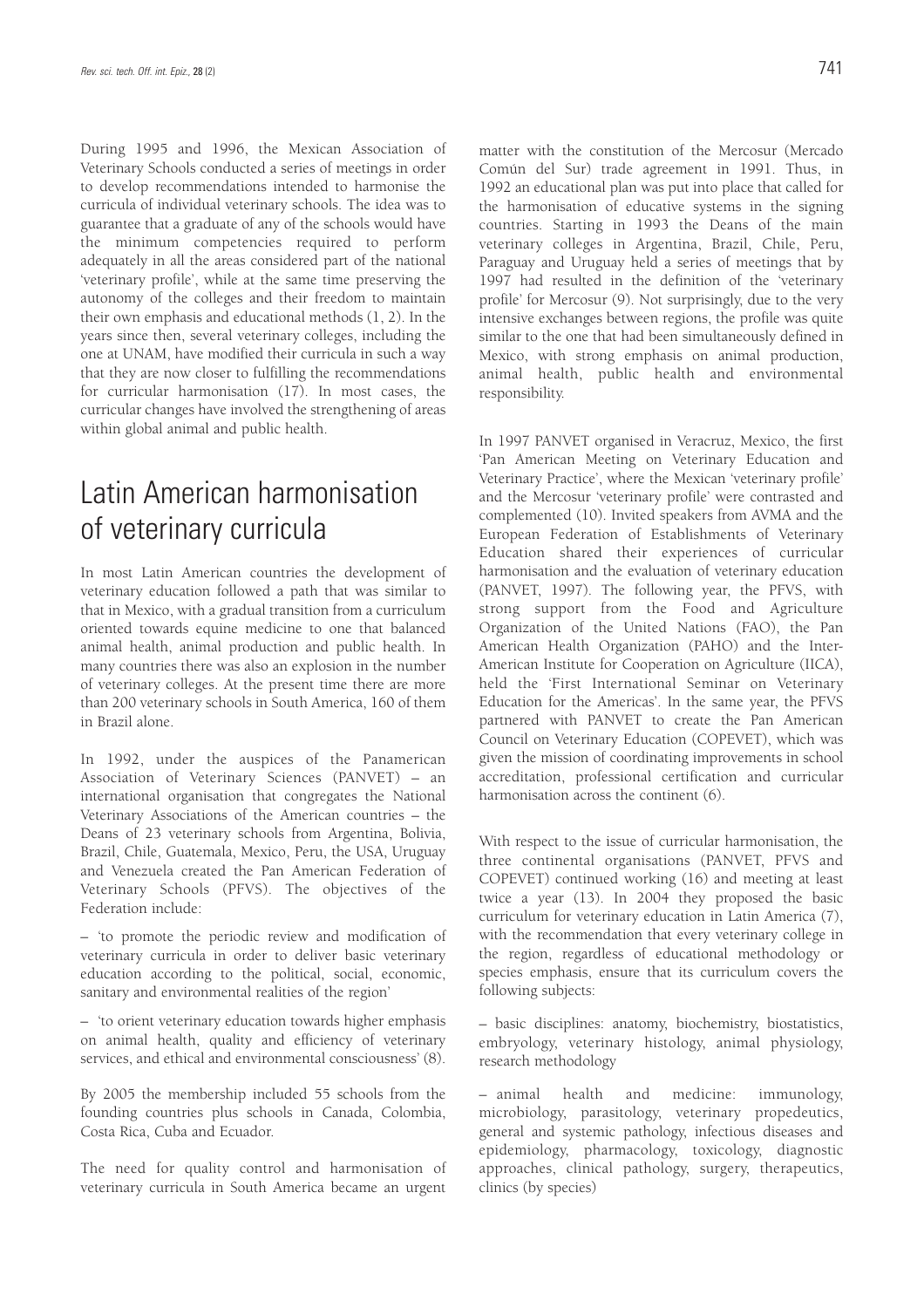– animal production and economics: animal genetics, bromatology, animal nutrition, feeds and feeding, animal reproduction, economics of animal production, administration, animal production (by species)

– public health: preventive medicine and public health, epidemiology, veterinary deontology and legislation, food hygiene and inspection, food safety and certification

– ethics and social responsibility: ecology, bioethics, animal behaviour and welfare, sustainable animal production, rural development.

For each of the subjects an agreement has been reached in relation to the basic content that should at minimum be covered. For example, a course on preventive medicine and public health must minimally include information on education for health, classification of zoonotic diseases, natural history of diseases, organisation of health programmes, and programmes for the control and eradication of zoonotic diseases.

An incentive for adoption of the harmonisation recommendations by individual colleges and by national veterinary education systems is that COPEVET will recognise accreditations of veterinary colleges that are granted by their national accrediting bodies if, among other things, the national accrediting body includes the harmonised curriculum among its standards for accreditation (6).

International harmonisation of the veterinary curriculum, and its adoption by the veterinary colleges in participating countries, makes the world safer and facilitates international trade because it implies that veterinarians from those countries are receiving at least the minimum competencies required to guarantee global animal and public health. Moreover, it facilitates international mobility of students, faculty members and practicing veterinarians and may open the doors for international cooperation on many projects. For example, a project is underway to develop electronic textbooks for every course of the harmonised Latin American veterinary curriculum with the collaboration of faculty members from all participating countries.

п

### **L'intégration des questions relatives à la santé animale mondiale et à la santé publique mondiale dans les programmes d'enseignement vétérinaire : la situation en Amérique latine**

J.M. Berruecos & L. Zarco

#### **Résumé**

Les auteurs décrivent le profil vétérinaire tel qu'il a été récemment défini par consensus en Amérique latine pour servir de base aux réformes des programmes d'enseignement dans les écoles et facultés vétérinaires de la région. Trois organisations panaméricaines ont mené à bien ce processus : l'Association panaméricaine des sciences vétérinaires, la Fédération panaméricaine des facultés et écoles de sciences vétérinaires et le Conseil panaméricain pour l'enseignement des sciences vétérinaires, avec le soutien de l'Organisation des Nations unies pour l'alimentation et l'agriculture. Des recommandations relatives à l'harmonisation des programmes ont été formulées, visant à faciliter les échanges universitaires et les équivalences, et surtout à faire en sorte que les vétérinaires diplômés des établissements participants aient les connaissances, les compétences et les aptitudes nécessaires pour maîtriser les différents aspects de l'exercice de la médecine vétérinaire, y compris dans les domaines qui intéressent la santé animale mondiale et la santé publique.

#### **Mots-clés**

Amérique latine – Enseignement vétérinaire – Harmonisation des programmes – Mexique – Profil vétérinaire.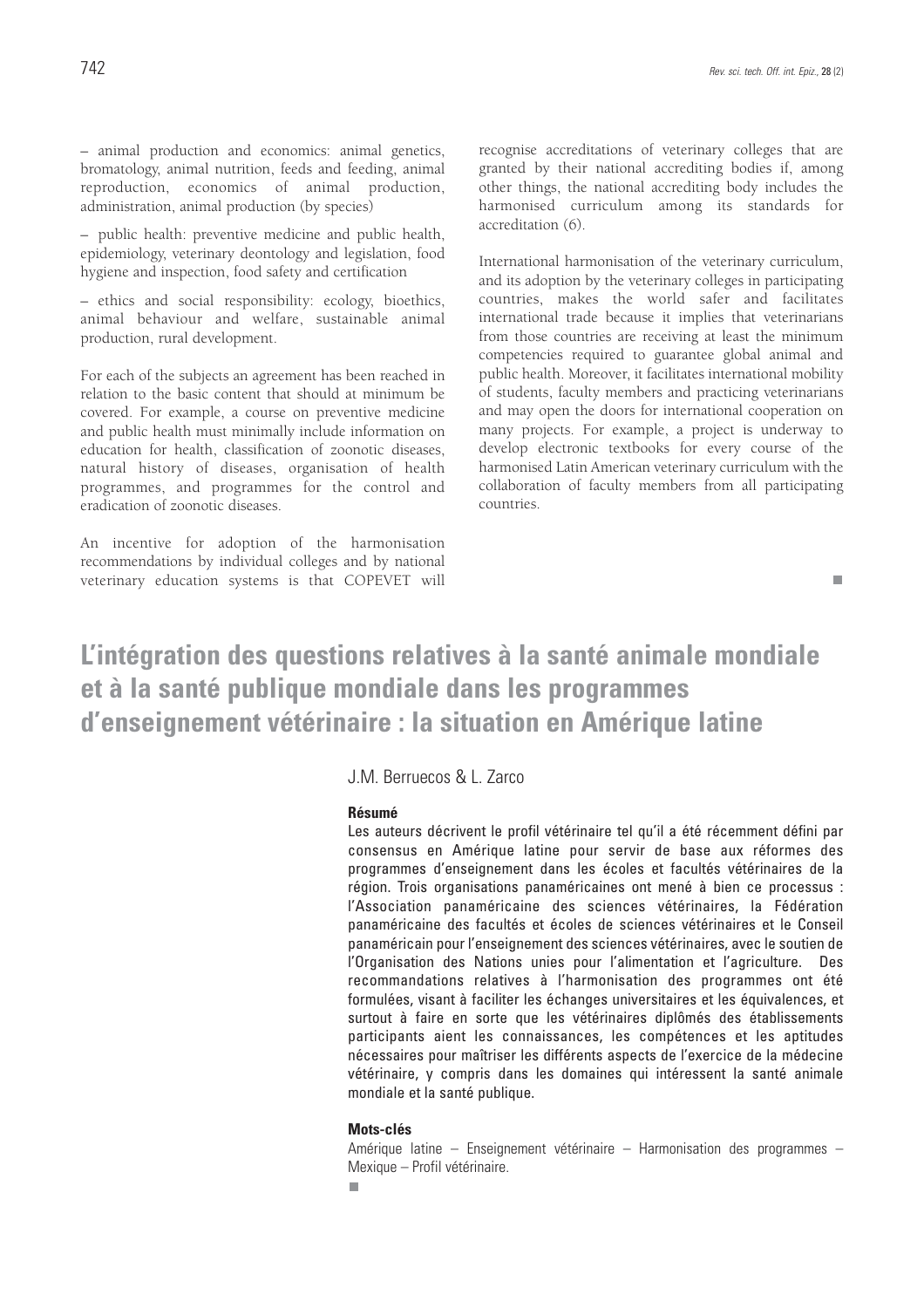### **Integración de los temas de salud pública y veterinaria mundial en los planes de estudios veterinarios. El punto de vista de América Latina**

### J.M. Berruecos & L. Zarco

#### **Resumen**

Los autores describen la gestación de un perfil consensuado para caracterizar al veterinario latinoamericano, y su utilización como punto de partida para modificar los planes de estudios de las facultades de veterinaria de la región. Este proceso fue dirigido por tres organizaciones panamericanas: la Asociación Panamericana de Ciencias Veterinarias, la Federación Panamericana de Facultades y Escuelas de Medicina Veterinaria y el Consejo Panamericano de Educación en Ciencias Veterinarias, con el firme apoyo de la Organización de las Naciones Unidas para la Agricultura y la Alimentación (FAO). Se formularon recomendaciones para la armonización de planes de estudios que facilitarán los intercambios de profesores y estudiantes y, sobre todo, garantizarán que los titulados de cada facultad participante posean los conocimientos, las competencias y las aptitudes que se necesitan para ejercer eficazmente en los distintos ámbitos de la medicina veterinaria, en especial los más pertinentes para la salud pública y veterinaria mundial.

#### **Palabras clave**

América Latina – Armonización de planes de estudios – Enseñanza de la veterinaria – México – Perfil del veterinario.

п

## References

- 1. Asociación Mexicana de Escuelas y Facultades de Medicina Veterinaria y Zootecnia (AMEFMVZ) (1998). – Análisis de los diseños curriculares de la carrera de medicina veterinaria y zootecnia en México: hacia la construcción de un marco de referencia nacional. Universidad de Guadalajara, Guadalajara, Mexico.
- 2. Asociación Mexicana de Escuelas y Facultades de Medicina Veterinaria y Zootecnia (AMEFMVZ) (2004). – Homologación de planes y programas de estudio para las escuelas y facultades de medicina veterinaria y zootecnia con modelos educativos alternativos: modulares y bimodales. Universidad de Guadalajara, Guadalajara, Mexico.
- 3. Baños C.A. (2003). División de estudios profesionales. *In* Historia de la Facultad de Medicina Veterinaria y Zootecnia de la UNAM, 1853-2003 (R.H. Quiroz & S.J.M. Cervantes, eds). Universidad Nacional Autónoma de México, Mexico City.
- 4. Berruecos J.M., Trigo F.J. & Zarco L.A. (2004). The accreditation system for colleges of veterinary medicine in Mexico and a comparison with the AVMA system. *J. vet. med. Educ.*, **31** (2), 111-115.
- 5. Consejo Nacional de Educación de la Medicina Veterinaria y Zootecnia (CONEVET) (1998). – Metodología de acreditación de programas de licenciatura. CONEVET, Mexico.
- 6. Consejo Panamericano de Educación en las Ciencias Veterinarias (COPEVET) (2003). – Guía General para los Consejos de las Escuelas y Facultades de Medicina Veterinaria. Food and Agriculture Organization, Santiago, Chile. Available at: www.fao.org/REGIONAL/ LAmerica/ prior/desrural/panvet.htm (accessed on 13 August 2008).